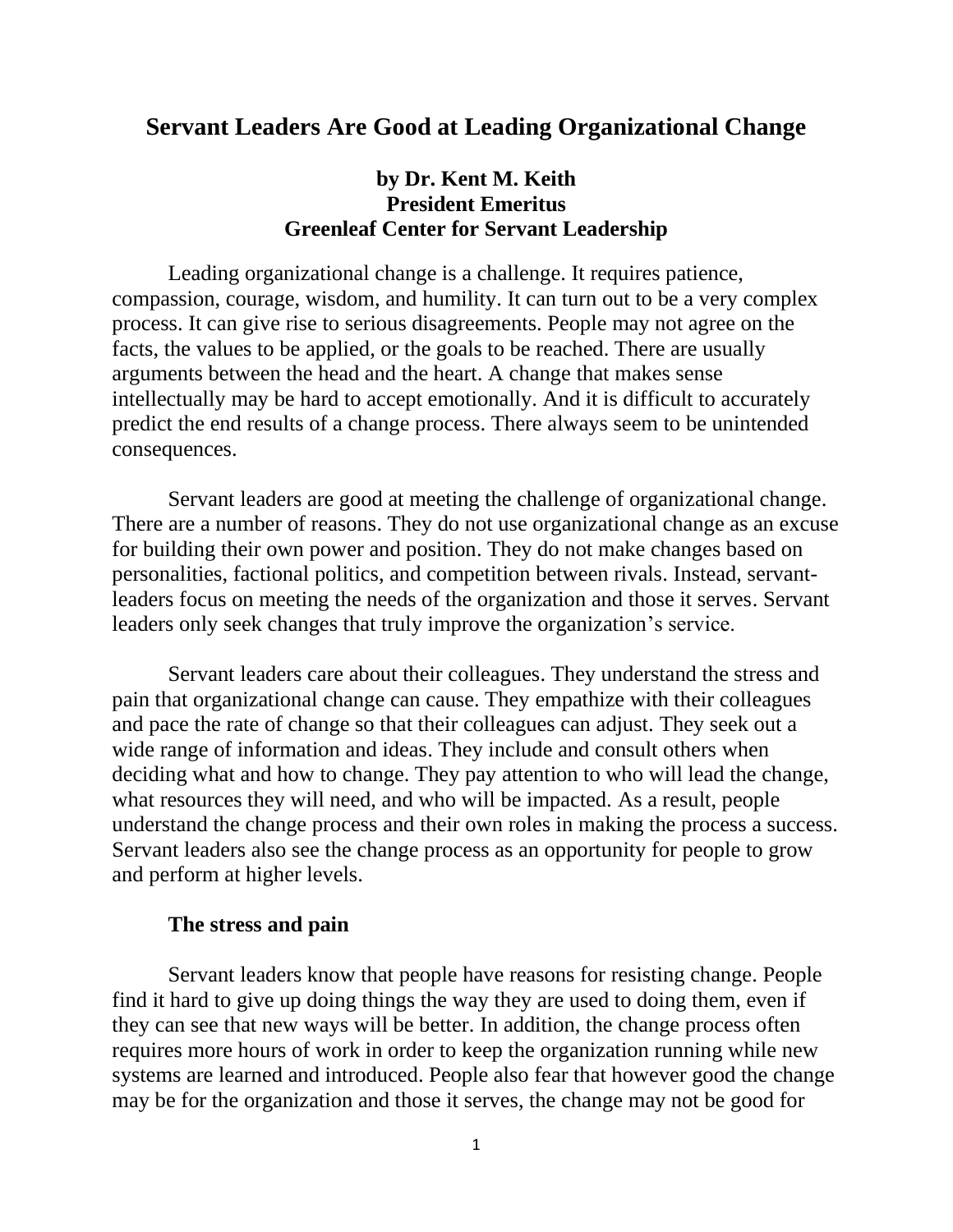their own jobs and careers. For these reasons, change can be stressful and painful for individual employees.

The stress and pain do not affect everyone in the same way or to the same degree. For example, some people are used to change, while others are not. Some people grew up moving from place to place, constantly adjusting to new schools and communities, while others did not. Some people have moved often during their careers, changing jobs or communities or both, while others have not. Some people not only like new experiences, they seek them out. Others don't. We vary in our experience of change and our tolerance for it.

However, even if we have the *same* backgrounds, a specific change will affect each of us differently. A change that is a big change for one person may not be a big change for another person. For example, if an organization moves its workplace to the other side of town, it will become easier for people who live on that side of town to get to work, while making it harder for others. If the organization embarks on a special project requiring overtime, that will be hard for employees who need to leave work on time to get their children to soccer practice, but it will not be much of a problem for people without those kinds of family responsibilities. Discontinuing a product line will affect those who produce and sell that product, while having little or no impact on anyone else.

And so it goes. We are different in our attitudes toward change, and we are impacted differently by specific changes. Servant leaders keep these differences in mind.

### **Head versus heart**

The change process often involves a struggle between heads and hearts. People may accept the reasons for the change process, but when it is time to implement the change, they just can't bring themselves to go along. They complain, or even attack the leader. Their attacks can be bitter.

Sometimes people know intellectually what must be done, but that does not mean that the change will feel good when it happens. Intellectual agreement can be followed by emotional pain. This is when the leader's empathy is needed most. People are grieving. They are losing something. Some of the old ways are dying. They need compassion. They need the leader's patience and support as they adjust.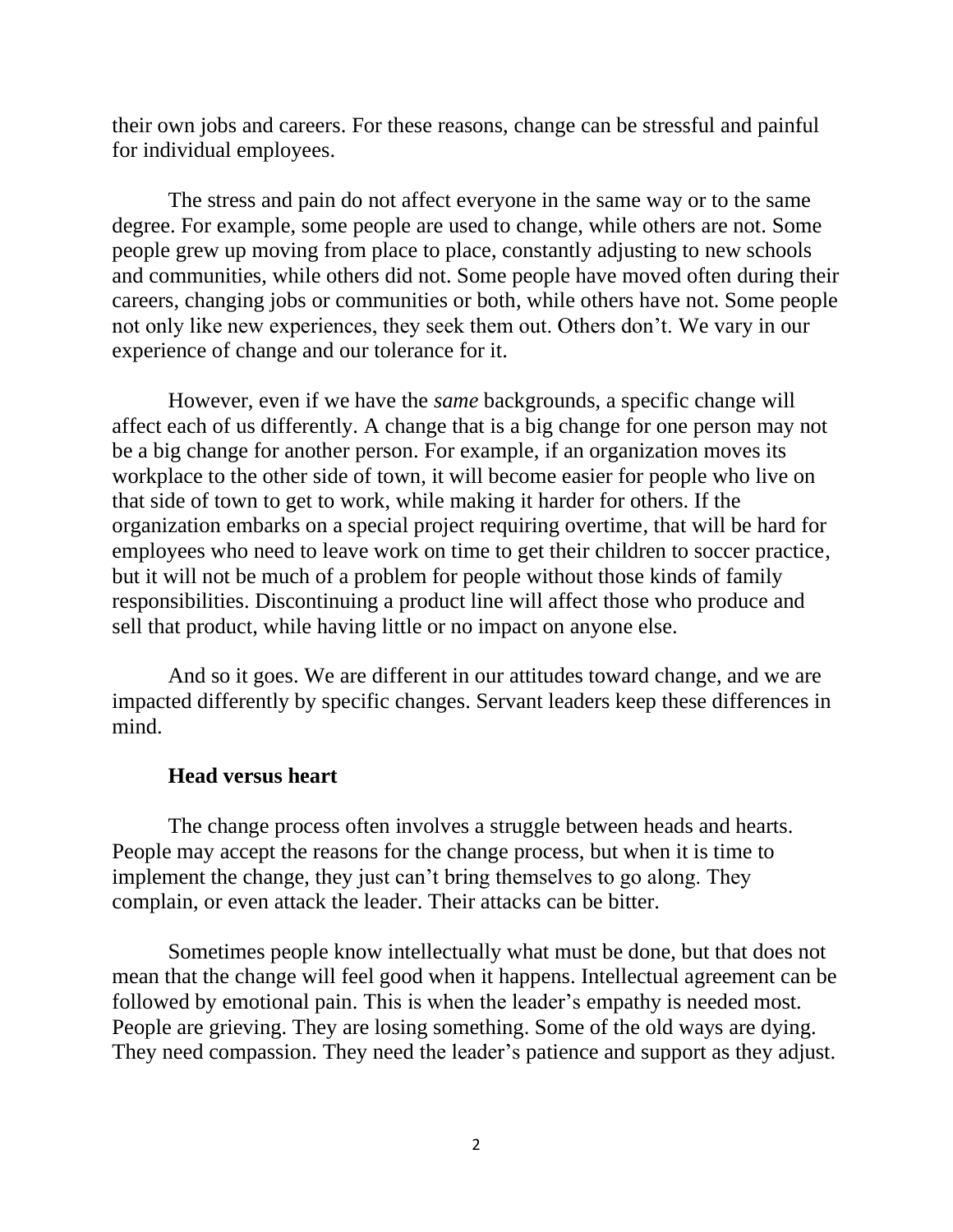Even if they are not grieving, people often have doubts. A change process can take time— months or years. It is common for doubts to emerge during the change process. Is this change really necessary? What was it that we were trying to accomplish? The benefits of the change have not yet been achieved, so people only feel the costs. They only feel the extra work, the stress, the confusion, and the pain. Compared with those costs, the past looks pretty good.

Servant leaders acknowledge the doubts of their colleagues as they go through the change process. They stay close to their colleagues, listening and encouraging them. They remind them of the benefits that will eventually be achieved if everyone stays on course and stays together.

Because of the pain and stress, a servant leader never launches a change process unless changes are truly necessary. The only moral justification for putting people through the stress and pain is that the changes will result in an organization that can better serve its mission, its employees, its customers, and society at large.

#### **Important questions**

Before launching a change process, servant leaders work with their colleagues to reach an understanding of the purpose that is served by the change. What are we trying to achieve? Will the change help us to fulfil our mission and vision? Is it true to our values? Will the change help us to serve our customers better? Will the change help us to serve each other better? Will the change lay a strong foundation for us to continue serving others in the future? These questions need to be discussed and answered within the organization before any change is initiated. The change process should not begin before there is a broad-based understanding and acceptance of the purpose.

Unfortunately, it is common for the new leader of an organization to take up her or his position and start issuing orders or proclamations. It is very dramatic, but rarely successful. The new leader fails to connect with others; fails to take a variety of facts and views into account; and issues orders that nobody wants to implement. There is foot-dragging, intentional confusion, resistance, and even sabotage among employees, so the plan doesn't get implemented. When the plan doesn't get implemented, the leader is fired and replaced with another leader who arrives and does the same thing. The sad cycle of failure continues.

Servant leaders know that, in general, people are willing to change when they are consulted, they understand the need for the change, they understand what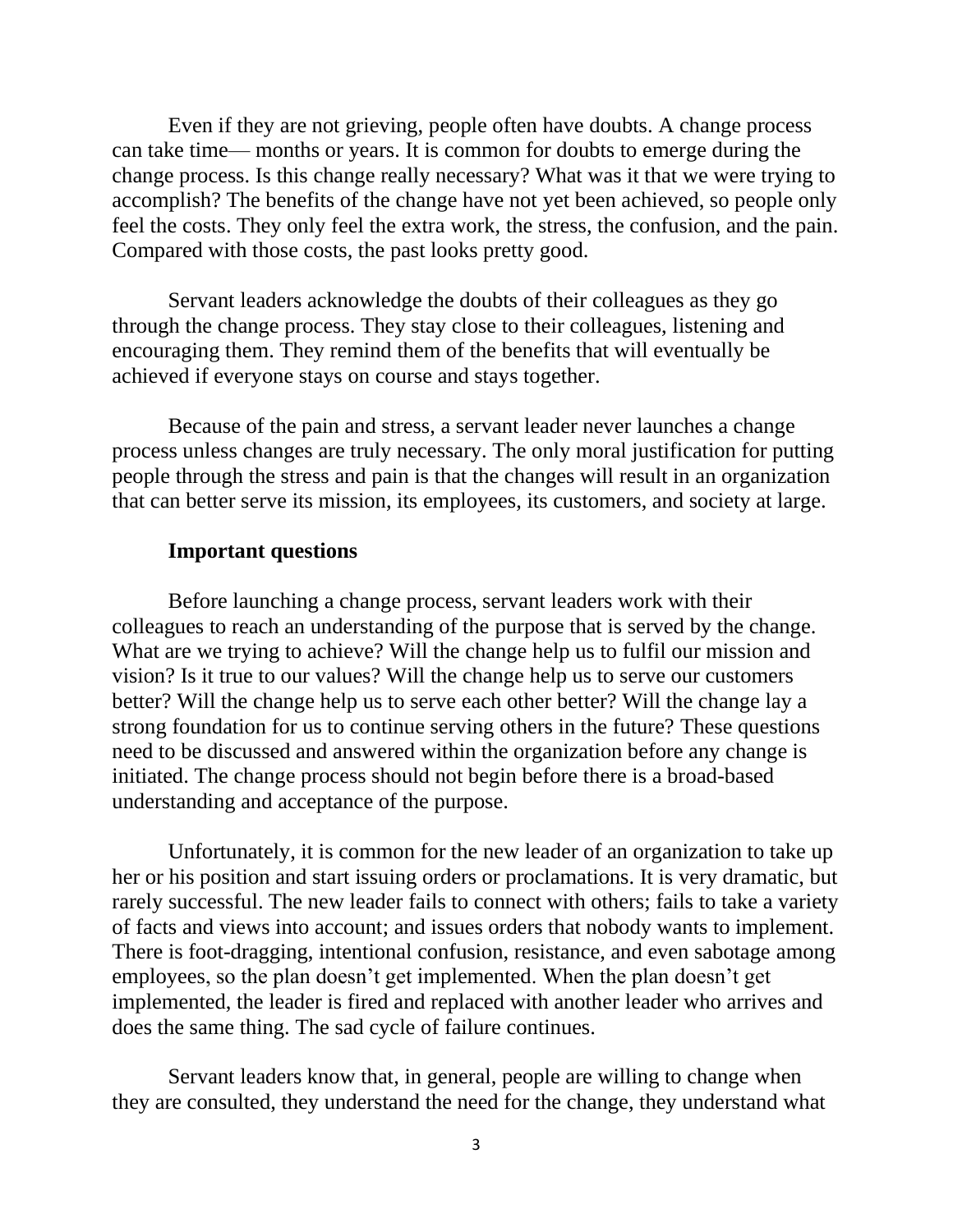the change is about, they have the time and resources to make the change, and they are kept informed during the change process. That means that a lot of people need to be included and consulted before and during the change process.

David Herold and Donald Fedor, in their book, *Change the Way You Lead Change,* pointed out that leaders need to understand how change will impact their colleagues. Understanding the impact on others helps decide what to change, how fast, and with what resources. There are fundamental questions to ask when leading change. What do we think needs changing? Why? Who will lead the change? Who is expected to follow? What is the internal context like? What is the external context like? Servant-leaders ask these questions and work with their colleagues in seeking the answers.

The servant leader knows that she or he does not accomplish the change. The change is *guided* by the leader but is actually *accomplished* by teams of colleagues working throughout the organization— colleagues who have contributed to the planning process and are committed to implementing the change.

#### **The consultative approach**

In the 1970s, I worked part-time in a securities company in Tokyo. I became interested in how Japanese and American businessmen negotiated and made deals. I learned that the Japanese were slow to make a decision because they involved their teams. Once a decision was made, however, they were quick to implement it, because everyone on the team understood what needed to be done and was ready to do it.

The Americans, on the other hand, were quick to make a decision, because they didn't involve their teams. Once a decision was made, however, they were slow to implement it, because the team back home did not understand the decision and was not ready. Sometimes the team members resented being left out of the negotiations and were not cooperative during the implementation stage.

That's why servant leaders don't just issue orders. They don't just send a memo. People may not understand the memo, or may not have the time, ability, or resources to do what is requested. Even worse, people may not want to do what is requested, and may find ways to resist.

Instead of issuing orders, servant leaders use a consultative approach to decision-making. This approach takes more time up front, but that investment of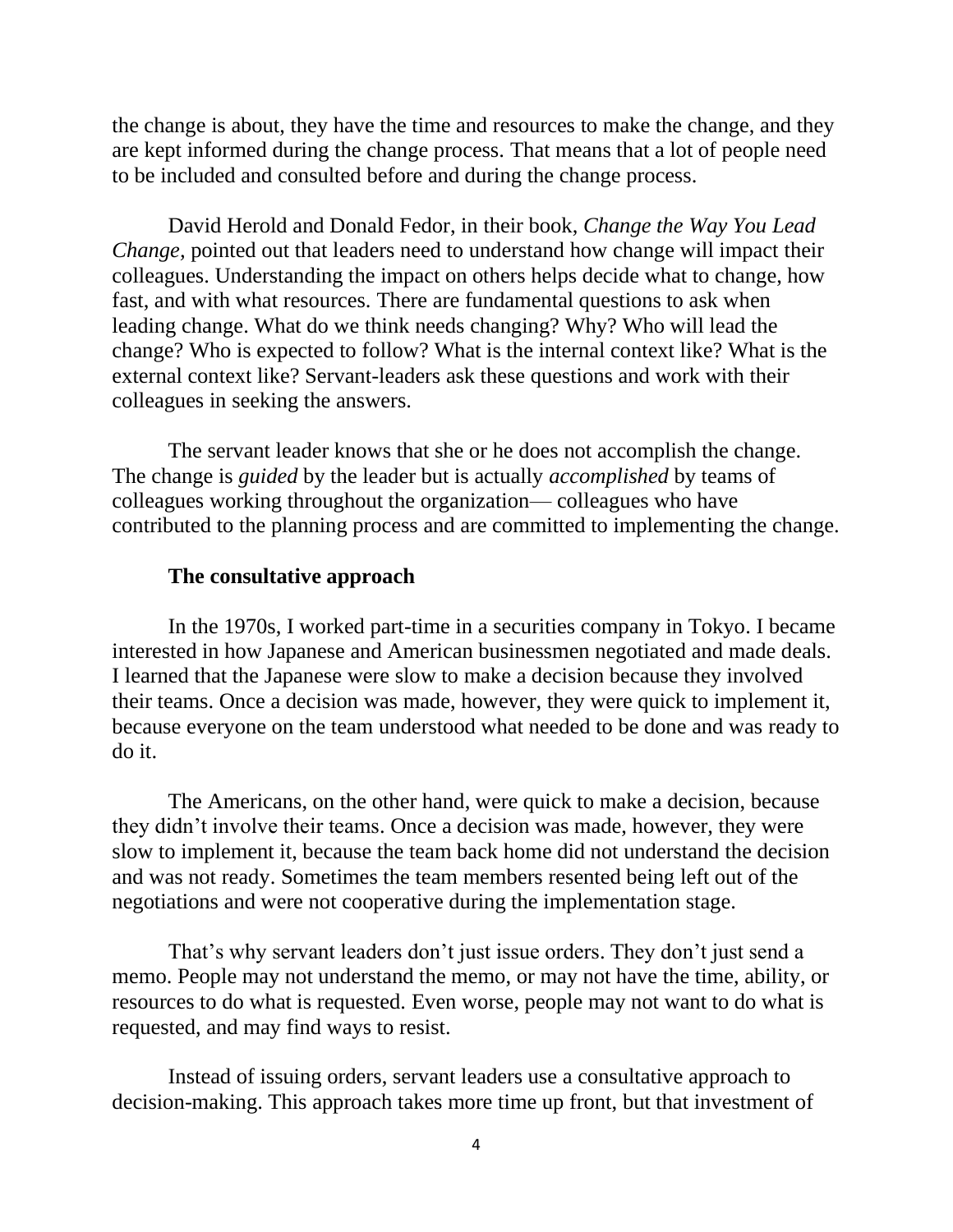time pays off later. The consultative approach balances the need to make a decision in a timely manner with the need to implement the decision in an effective way. The leader seeks broad-based input, so that the decision will be appropriate and people will be willing and able to implement it. The goal is not to make a decision. The goal is to *make a decision that can and will be implemented*.

Consultative decision-making sits between autocratic and democratic decision-making. Autocratic decision-making can easily produce bad decisions when the autocrat does not listen and does not have enough information. Since others are left out, his or her ideas may be resisted or resented. Democratic decision-making is necessary in our politics, but within an organization, it can easily lead to decisions that are hard to implement. Because the majority only has to get 51 percent of the votes, they can ignore the ideas and concerns of the other 49 percent— ideas and concerns which could be crucial during implementation.

The goal in consultative decision-making is to get input from a variety of sources in order to collect all the ideas, facts, and concerns, pro and con, relating to the decision. By gathering a variety of views, a decision can be made that has the best chance of being implemented because it maximizes the positive and minimizes the negative impacts.

Consultative decision-making can result in broad-based support within the organization. When people are consulted about a change process, they know that their views were respected and considered. Also, because they were part of the process, they understand the facts and the choices that led to the decision. They might have preferred a different decision, but often, because they were included in the process, they are willing to support the decision that was made.

#### **Consulting even in emergencies**

People who assume that consultation is good may say that there are limits. For example, in an emergency, the leader needs to act quickly and decisively without stopping to get input from others. There just isn't time.

It is true that in an emergency, other people may not be *available* to provide input. But if people are available, asking for input is still important. Here is an example.

In his book, *Leading Change*, James O'Toole reported on a series of cockpit simulations that were run by the National Aeronautics and Space Administration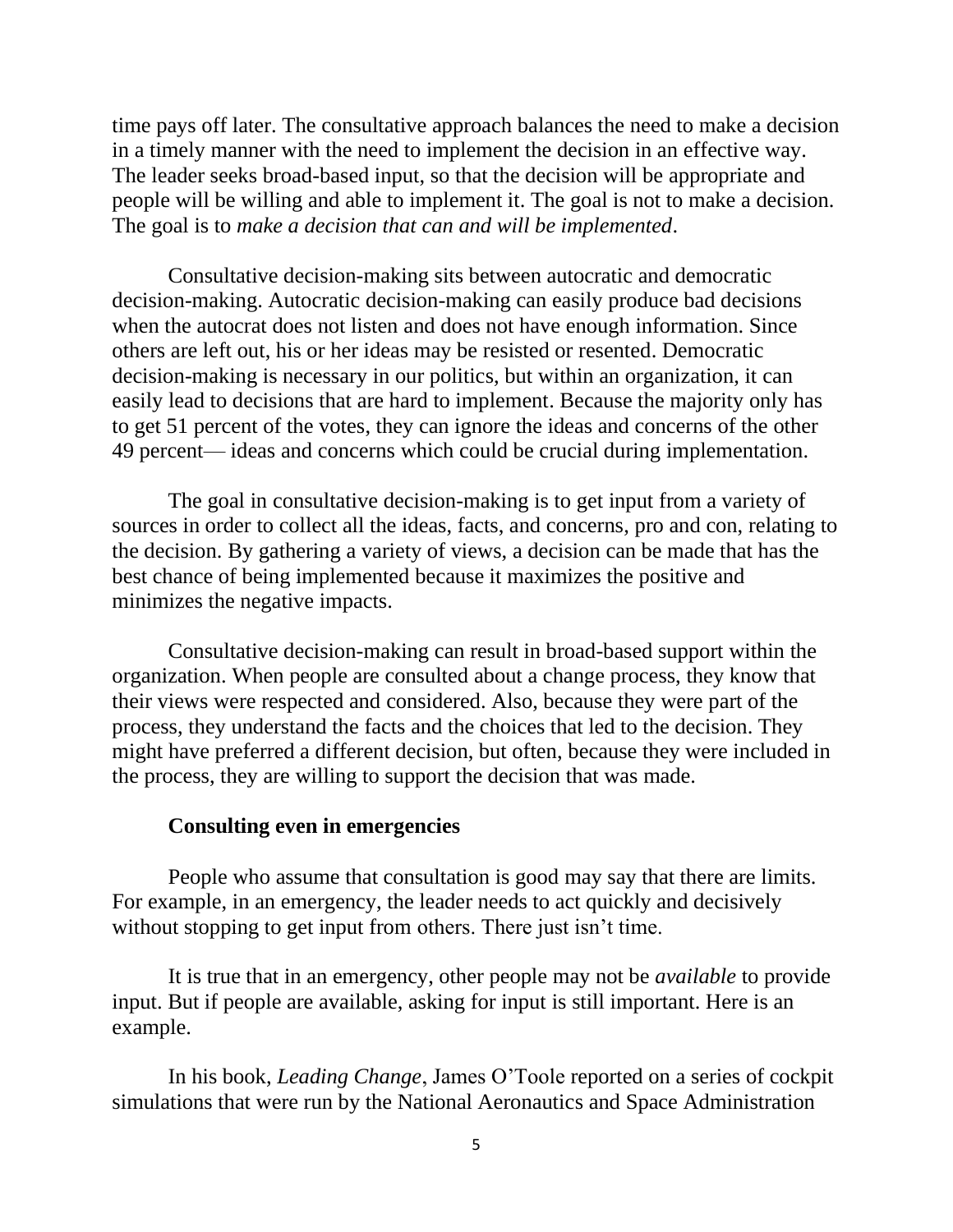back in the 1970s. They put three-person crews into flight simulators and measured their effectiveness in responding to computer-generated crises. Those crises could be caused by hypothetical air traffic problems, equipment failures, bad weather, and so on.

They found that some pilots would react by barking out orders, while others reacted by asking the other two members of the flight crew for input. In each case, there was no question that the pilot was in charge and would make the decision. The difference was that some pilots consulted the crew, and some did not. What the researchers concluded was that the pilots who asked for input made better decisions.

The researchers reviewed real-life data and established that, in almost all crisis situations, crews have at least thirty seconds in which to act. Asking two questions and listening to the responses takes only five to fifteen seconds, giving the pilot fifteen seconds or more to make a better decision— a decision that could save lives. Even in a crisis, even when there is almost no time to decide, consulting with others can still be the best approach.

### **The Delphi story**

In addition to the consultative approach, a change process can offer opportunities for people to grow. This was the case during the dramatic change process that occurred at the Delphi brake assembly operations in Dayton, Ohio. In 2006, the 1,600 employees were told that their operations would close in 2008. The business was sold to another company, which needed two years to build their plant and train their people before taking over the business.

Employees were angry and frightened. Some had worked for GM and Delphi for decades. Hundreds left immediately, so their replacements had to be hired and trained.

The challenge was to keep producing high quality brakes until the last day, two years later. That meant building one million assemblies of brake components per month. The brakes had to be high quality— they were essential to the safety of every car. This high quality had to be achieved by employees who knew that they all would be losing their jobs.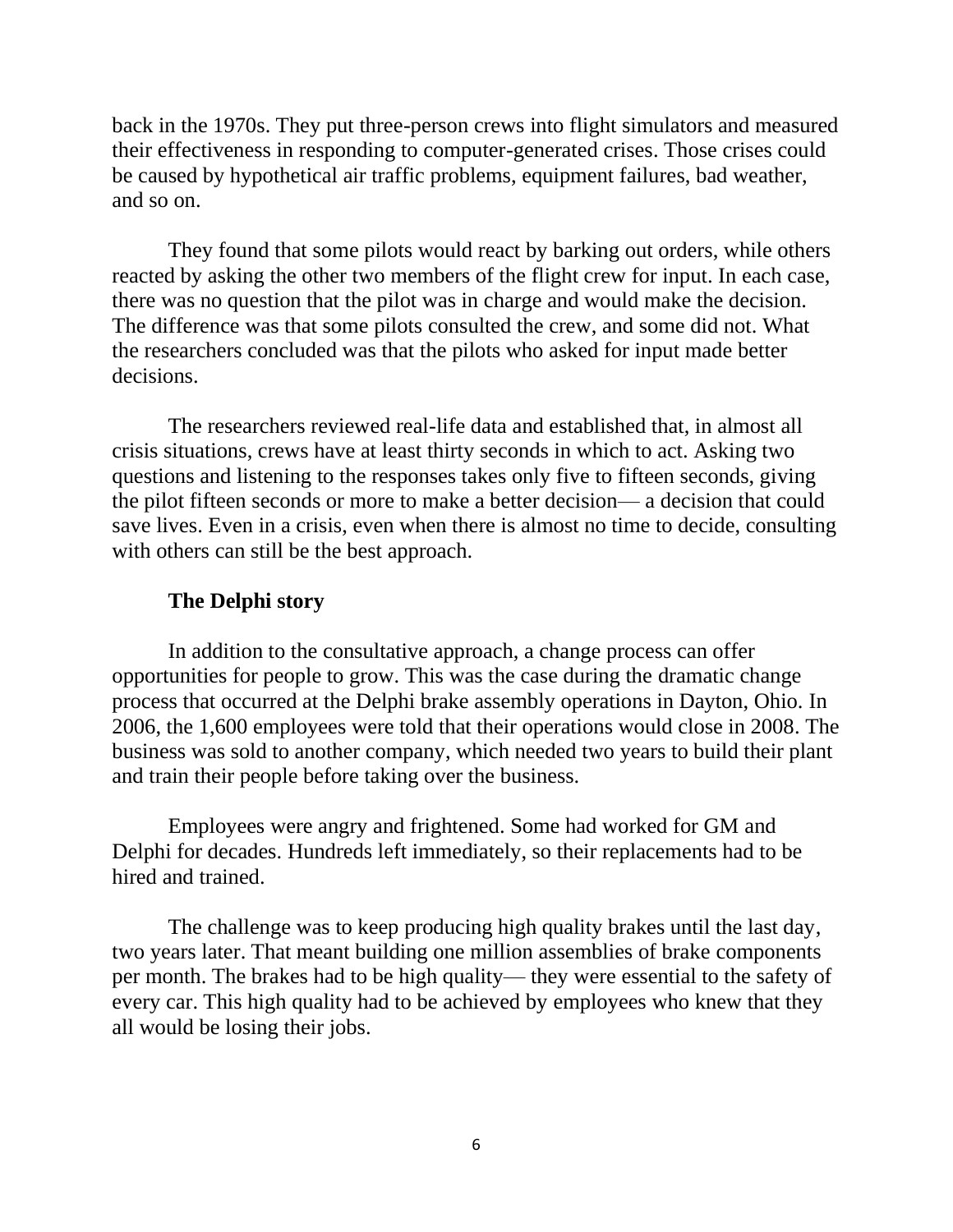Tom Green was the plant manager and Mary Miller was the human resources officer for the brake assembly operations. They shared their story in an essay, *Servant Leadership in Hard Times*.

Tom and Mary were told by corporate headquarters that there was no readymade plan to help them deal with the closure of their operations. They were on their own. This turned out to be a blessing. It meant that in facing the crisis, they could do what they had always wanted to do— they could apply servant leadership principles.

They applied four principles. The first principle was: *Listen, don't talk.* The second principle was: *Ask employees, "what do you need?"* The third principle was: *Set aside time every day for foresight and planning*. And the fourth principle was: *Ask, "do those served grow as persons?"*

Rather than focusing on the fact that everyone would be losing their jobs, they sat down with employees and asked them how they could make the best use of the final two years to prepare them for their *next* job. Did they want additional training? Did they want to finish a college degree? Did they want job rotation, to broaden their resume? How could this time be used to grow personally and professionally?

They came up with an individual development plan for each employee. They checked back every few months to make sure that the individual development plans were implemented. While they did many things to manage the crisis, this was a key to the plant's success during the last two years.

And the success was dramatic. During its last two years, the brake assembly plant became one of the safest manufacturing plants in the United States. Defects were single digit— 9 or less per million. On-time delivery was 99.5%. And they saved \$160 million in operating costs, which was the most profitable they had been in decades. On their last day of work, they were the best they had ever been. Servant leadership was the reason.

### **Changing oneself and growing others**

Walter McFarland and Susan Goldworthy, in their book, *Choosing Change,*  agreed that developing employees is a key factor in successful change efforts. However, they pointed out that leaders have to be willing to start the change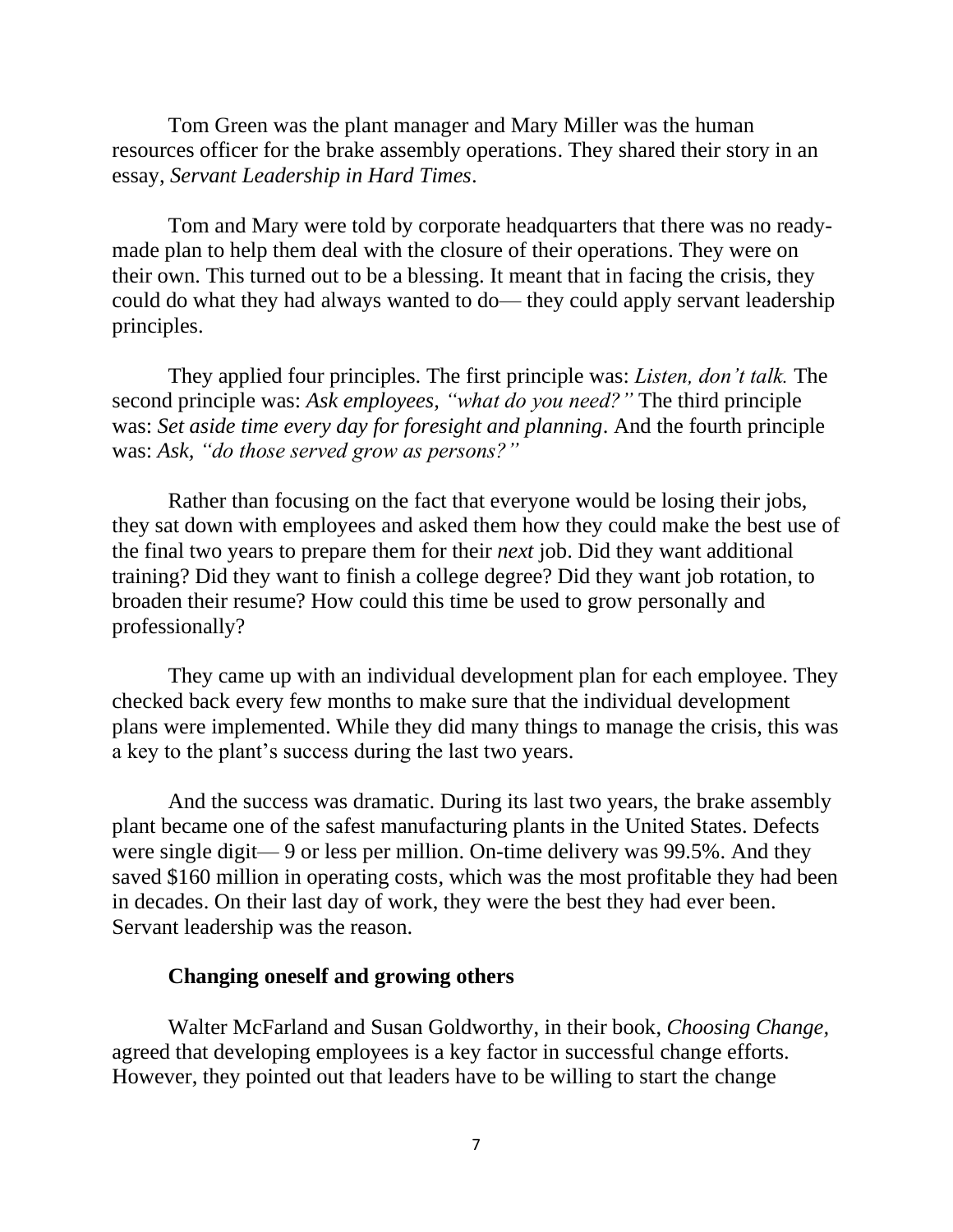process by changing their *own* behavior. If the leader is not willing to change, how can the leader expect everyone else in the organization to change?

A good example is Capt. Michael Abrashoff, who took command of the *USS Benfold* in 1997. At the time, retention was poor in the US Navy. Morale seemed to be especially bad on the *USS Benfold*, whose crew members cheered when the previous captain left the ship. It was close to being the worst-performing ship in the Navy. A year after Capt. Abrashoff assumed command, it was rated the best in the fleet—with the same crew.

At first, Capt. Abrashoff didn't know how to turn the situation around. Yes, he knew all about command and control, but that had obviously failed his predecessor. What should he do? After watching and listening, he concluded that retaining people sometimes requires changing their lives. But first, he had to change himself. He had to become an entirely different type of leader.

Instead of barking orders and relying on his power as commander, Capt. Abrashoff met with each sailor, one-on-one, to get to know them and ask for their advice. "It's your ship," he would say. "How would you make it better?" He delegated more and more responsibility for running the ship. He created a shipboard learning center where sailors could take college-level distance learning courses.

Capt. Abrashoff said that the only way to achieve his goals— combat readiness, retention, and trust— was to help his people grow. It worked. The *Benfold* set all-time records for performance and retention, and the waiting list of officers and enlisted personnel who wanted to transfer to the *Benfold* was pages long. It was a long wait because very few aboard the *Benfold* wanted to leave. Capt. Abrashoff started the change process by changing himself, and then he helped others to change. The results were extraordinary.

### **Pressures for change**

Empathy, consultation, and growing people— these will always be important to successful change efforts. However, the specific situations faced by servant leaders will vary. That's because there are many reasons that organizations need to change.

Most organizations must change on a regular basis due to changes in the world around them, and the fact that employees and leaders of the organization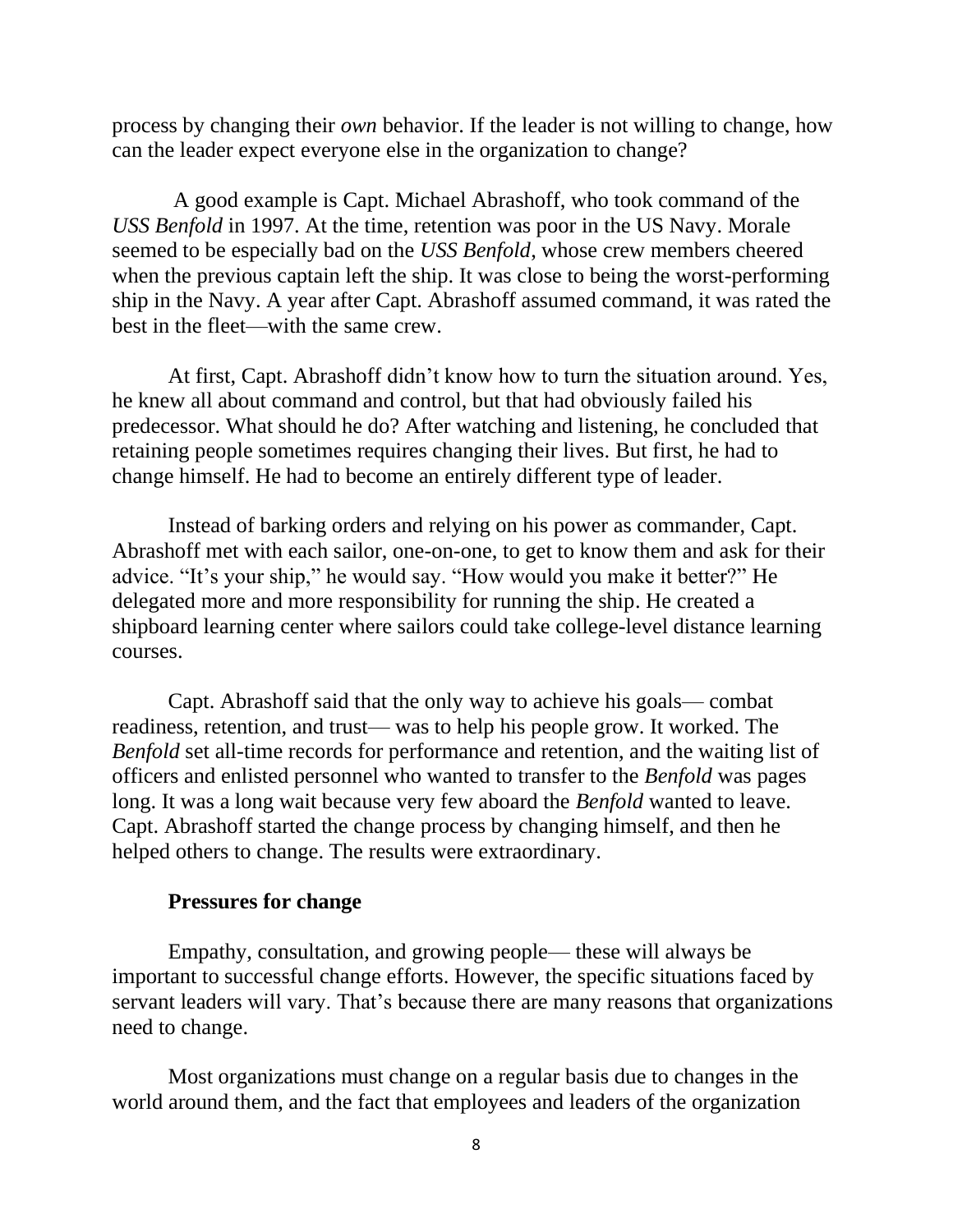come and go. The world continues to change in terms of socio-economic conditions, political trends and governmental regulations, technology, and the natural environment. Organizations are also affected by competition from other organizations, and changes in the market for their programs or products. There are a lot external factors pushing organizations to change.

There are internal factors as well. Organizations change as people come and go. Turnover is a fact of life. We are most aware of that fact when the new person is the leader. It is estimated that in 2015, 17% of the globe's largest public companies saw their CEO's leave their firms. However, any change in employees has an impact on a company. It is estimated that the average employee turnover rate in the United States was 18.5% in 2017.

As a result of turnover in their leaders and colleagues, employees may experience changes in work assignments and their relationships with other team members. They may find themselves in a different office space, a different work location, or a different work environment. They may need to learn new skills or exercise more initiative or leadership. These can be big changes in a person's work life, with impacts on his or her family as well.

When leading change due to these factors, the servant leader focuses on understanding changes in the external environment, and how to respond to those changes in ways that keep the organization relevant and successful. Does the organization need to create new programs, products, or services? If so, what is needed, and how do we know? Whom should we ask? What research should we undertake? The servant leader also focuses on training and team building, since new people need to be trained and new teams need to be formed. The training can include cross-training in other jobs, so that people are able to step into those different jobs when vacancies occur.

#### **Leading change at failing institutions**

Depending on how well organizations respond to these constant external and internal pressures, they may fall into one of three groups: (1) organizations that are failing and must change in order to survive; (2) organizations that are growing, and the growth requires new ways of doing things; or (3) organizations that want to change in order to better serve their employees and customers.

First, an organization may be failing and must change in order to survive. A failing institution is usually failing for a number of reasons. One is simply denial, a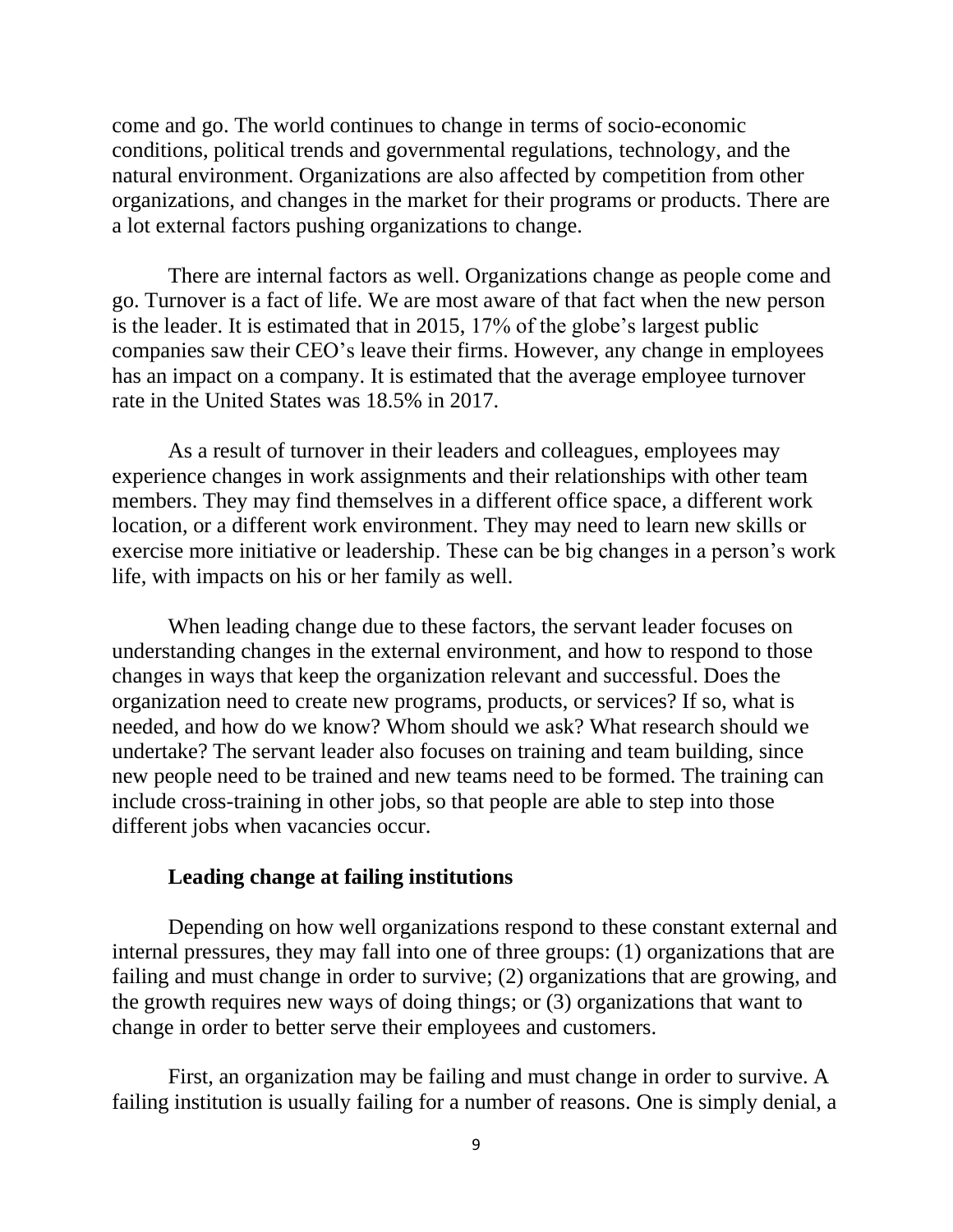refusal to recognize new realities. Another is that leaders do not have the courage to make hard decisions, such as cutting positions and programs in order to reallocate resources to areas that are more promising for the future. Another reason is that nostalgia for the past may be so strong that a significant number of people in the organization would rather see the institution close its doors instead of changing so that it can survive. It may also be that the institution has lost sight of its mission.

Many years ago, I worked with a friend and colleague, Dr. Edward Kormondy, to do a research project. We studied college and university presidents who led turnarounds at their universities, saving their campuses from closing their doors. What problems did they face, and how did they handle them?

We gathered survey data from thirty-six college and university presidents. We learned that thirty-one of the thirty-six presidents said that the major issue was that their institutions simply *didn't know where they were going*. They had lost focus and direction.

These presidents did a number of things to bring about change, but they gave priority to strategic planning and restructuring the senior management team. Once they figured out where they needed to go, they needed new leaders who were committed to going there. One of the sad aspects of leading change at a failing institution is that the people who got the institution *into* trouble will probably not be the people who can get it *out* of trouble. New leadership is needed.

A servant leader who is invited to be one of those new leaders at a failing institution may find that the problems and solutions are fairly obvious. The challenge is to help people to understand the situation and develop a realistic plan of action. Implementation of the action plan will take courage, persistence, a thick skin, a lot of compassion, a relentless focus on the organization's mission, and a renewed commitment to whomever the organization serves.

### **Leading change at a growing organization**

The challenge is different at an organization that is growing. The challenge may be that the organization has grown beyond its original organizational structure. Often the challenge is that the organization has grown beyond the leadership capacity of its founder or its early leaders.

Organizations are often the dream of an individual, the founder, who risks time and personal resources to get the organization started. A small group of others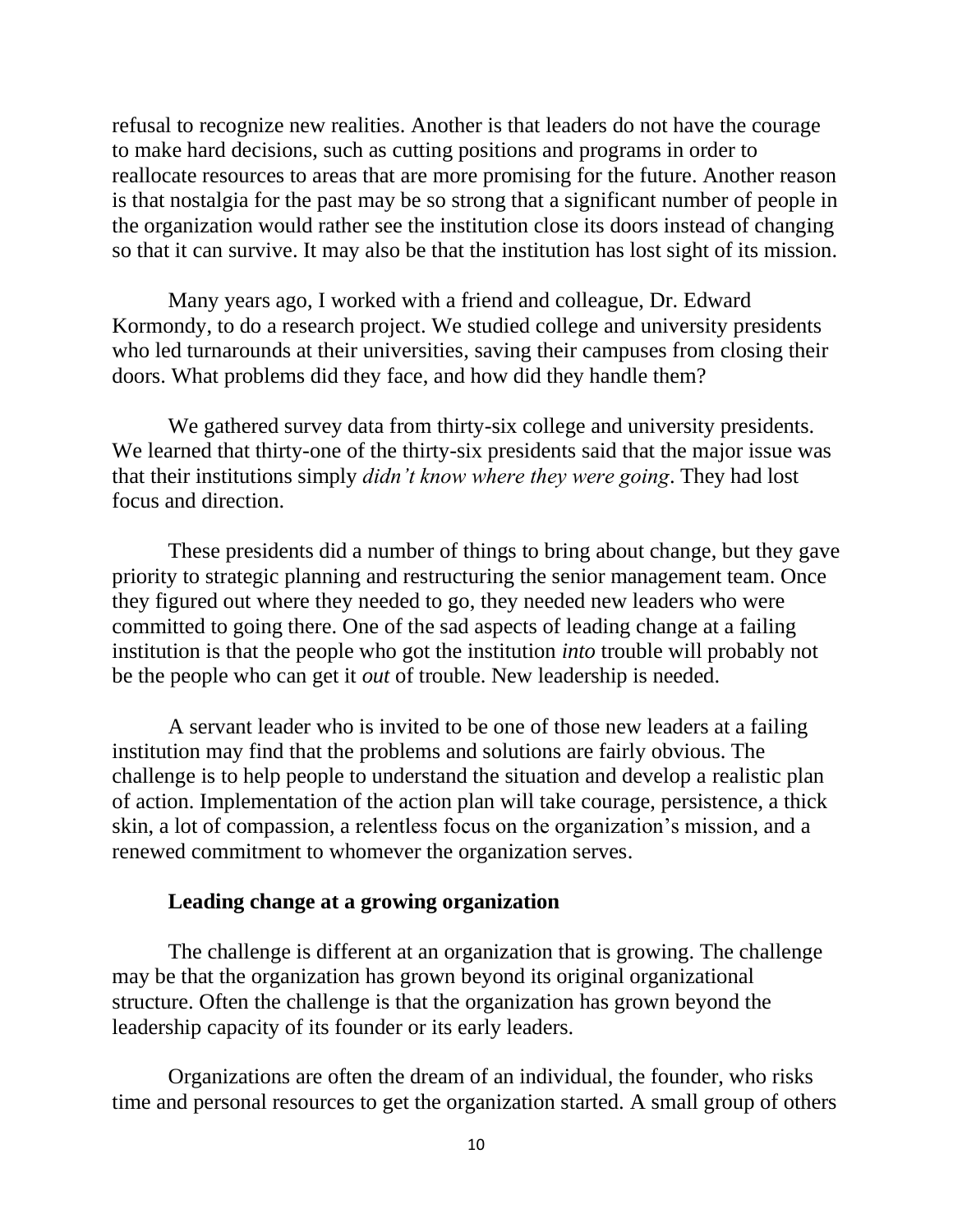join the founder, equally committed to the organization's mission. The team is small, there is a lot of interaction between team members, and there isn't much formal structure. The business is started in the founder's garage or living room, and the team lives on passion, prayer, hope, and peanut butter and jelly sandwiches. Those days are indeed exciting days, later known as "the good old days."

Then success comes. More people need to be hired, so the garage or living room is no longer big enough. Offices are rented, and people don't see each other as often. Communication systems have to be set up, meetings have to be scheduled, rules have to be adopted, and there is a first hint of office politics. Still, the founder and the original team are leading the effort and are involved in all of the decisions.

But the growth continues until the business is so big that the founder and the original team can no longer make all the decisions, or they are no longer willing to make the changes needed to manage the growth, or they no longer have a vision for the future. It is at this point that some entrepreneurs sell their businesses and go back to their garage or living room and start another one. If the founder is a servant leader, he or she will continue leading by sharing decision-making and supporting the growth of other leaders. The organization will focus on its mission, rather than its founder.

But founders who are not servant leaders will want to stay in control. They are unable to delegate decisions, and as a result, they limit the growth of the organization. This is known as "founder's syndrome." If the organization is to grow, the founder has to resign or be forced out of his or her leadership role. That is a sad situation that often leaves deep scars.

#### **Leading change at a successful organization**

The third situation is an organization that is not failing or growing, but an organization that wants to do better. Since the organization appears to be doing just fine, the need for change may be harder for people to accept.

John P. Kotter has written a number of books on change. He says that the first step in leading change is establishing a sense of urgency. In *The Heart of Change*, he tells the story of a company that had decentralized its purchasing process so that individual factories had their own suppliers and did their own purchasing. The company's purchasing managers thought they could centralize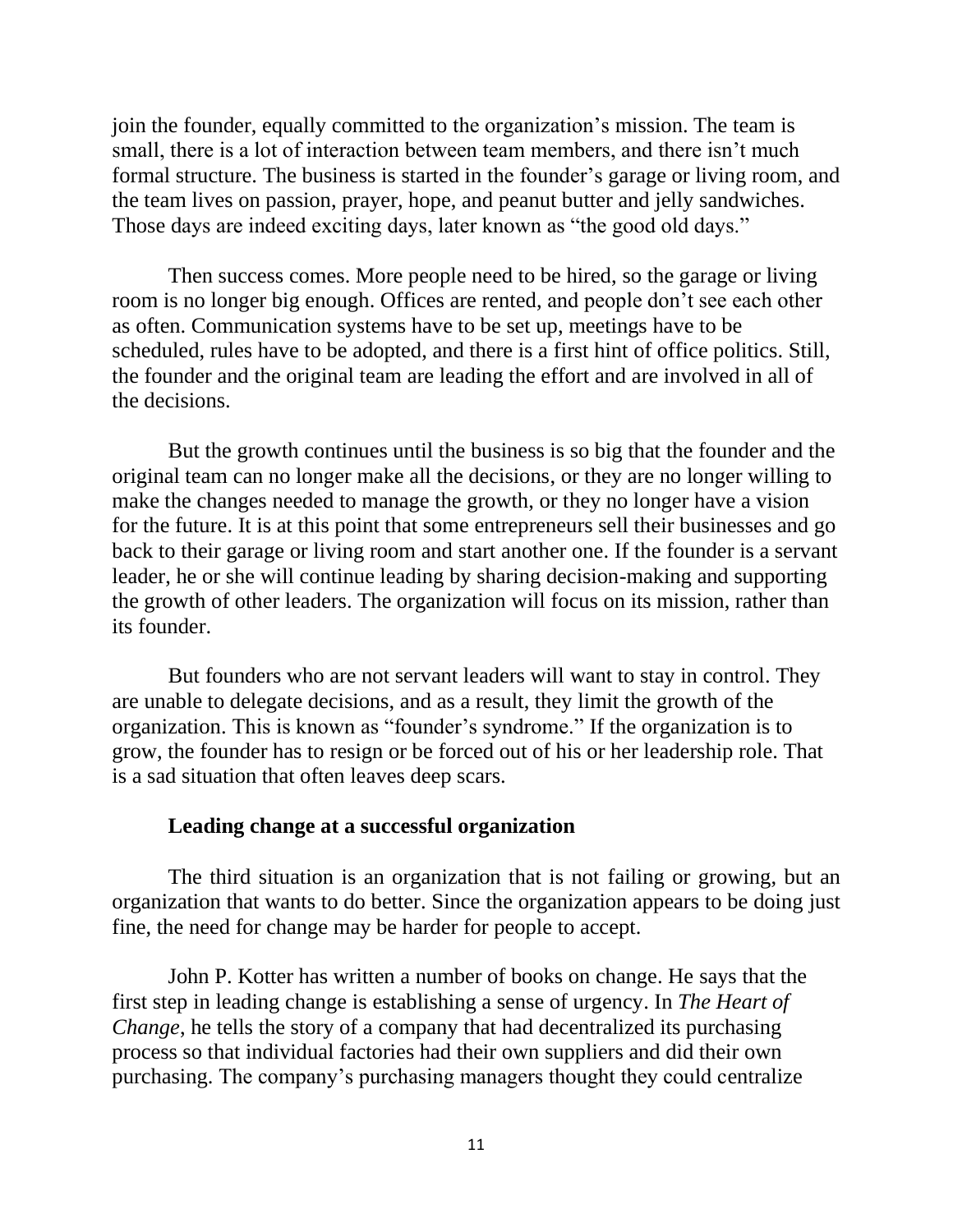purchasing and save \$1 billion over five years. However, centralizing purchasing would be a big change, and there was no sense of urgency to support it.

To demonstrate the problem, a purchasing manager asked a summer student to do a small study on how many different kinds of gloves were used at its many factories. Her study revealed that their factories were purchasing 424 different kinds of gloves, and they were paying different prices for the same gloves.

The purchasing team gathered samples of all 424 kinds of gloves and put them on the boardroom table. Then all the division presidents were invited to visit the boardroom. They were shocked. They could see the huge pile, and they could see gloves that looked the same, but had prices ranging from \$3 to \$10. They got the point. The pile of gloves was used throughout the company to explain how money could be saved by centralizing purchasing.

Joe Patrnchak led a successful effort to introduce servant leadership principles and lead a change process at the Cleveland Clinic. The Cleveland Clinic is one of the most respected healthcare systems in the world. It has 40,000 employees and 3.5 million patient visits per year from citizens of over 100 countries. The *U.S. News & World Report* typically ranks it in the top four of all U.S. healthcare systems. But back in 2007, when Joe started work, not all was well at the Cleveland Clinic.

The change process that Joe led is described in his book, *The Engaged Enterprise.* Joe knew that people would not support change unless they were dissatisfied— unless they had a sense of urgency. So he commissioned a survey on employee engagement that showed that engagement was poor. Then a survey of patient satisfaction showed that while clinical results were superior, the overall patient experience was only average. These surveys established dissatisfaction among the leaders, who then supported a major effort to improve employee engagement. Joe suggested that they focus on improving the Cleveland Clinic as a great place to work.

The leaders adopted the statement, "we are all caregivers," to convey the idea that everyone at the clinic affected patients in some way, even if they were not doctors or nurses. For example, the patient experience was affected by the people who maintain the facilities, and work in the kitchen, and check in the patients, and walk people to their cars when they are ready to go home.